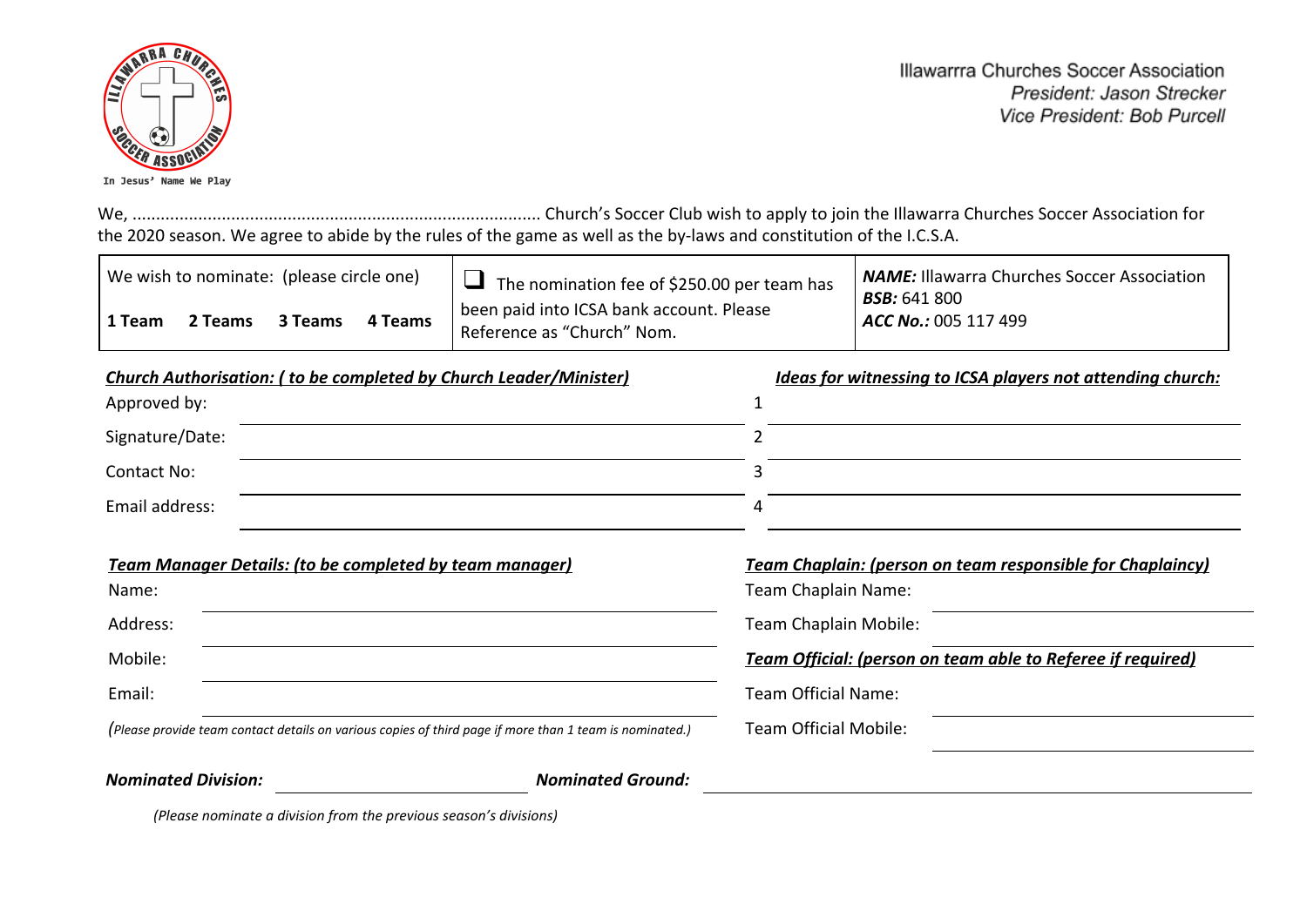## **Notes for Nominating Teams,**

- 1) The ICSA runs a Christian football competition ran out of Christian Churches and seeks to be part of the integrated church activities of the Illawarra. This includes the local competition as well as regional and state representation. There is a varying degree of skill level in the competition and whilst we play competitively, our primary concern is about the way we play and whether we conduct ourselves in keeping with the Christian message. We have demonstrated a lot of grace and care of players and teams but also act swiftly when the expected standards of the competition are not being met.
- 2) Whilst the Association does not require all players to be of Christian faith, it is expected that Churches will involve their teams in their fellowship programs and conform to Christian ideals when participating in ICSA events. We would expect a level of involvement from the sponsoring church and minister to provide a plan on how the church will maintain responsibility for the club and integrate it into it's general operation. This will need to be signed off by the minister of the church who will need to be available to be contacted to discuss their role in the club.
- 3) It is a requirement that this form is printed and filled in by hand and then scanned in and emailed to [ICSAinformation@gmail.com.](mailto:ICSAinformation@gmail.com) It is expected that there will be a conversation between the team manager and the church minister to discuss each other's role within the club and the opportunities that will be used to promote the gospel to all associated with the club.
- 4) Teams will be expected to provide:
	- a) A unique strip including shirts, shorts and socks that the Management Committee has checked for potential clashes with existing teams.
	- b) A game ball, nets and field posts (6) with flags for nominated home matches.
- 5) Only players registered with the Association shall participate in ICSA authorised matches (including pre-season competitions).
- 6) All players must register online and pay their club before playing any game. Our online registration process includes a current photograph to assist with identification of registered players. Player identification cards will be sent through to clubs once players are cleared to play.
- 7) Teams are responsible for checking the registration details of the opposition before matches using the player identification cards. Referees will only be required to check registration details where a conflict exists and the Referee's decision on the eligibility of players is final. There will be a strict "No player registration card No play policy".
- 8) Teams will supply a completed team sheet and pay the nominated referee's fee prior to kickoff for all official games other than finals and representative matches. No more than \$5 shall be paid in coins.
- 9) Clubs may nominate a home ground for official matches. The Association will meet the cost of the ground hire and any booking requirements. Any grounds requiring marking or maintenance please contact the association grounds person
- 10) Clubs are responsible for their training ground costs and bookings.
- 11) As set out in the Associations By-Laws, a club representative is expected to attend all ICSA general meetings and AGM.
- 12) Minimum expected numbers (*balanced between divisions*) for team nominations are:

a) 1 Team – 15 players b) 2 Teams – 29 players c) 3+ teams - an additional 13 players per team.

Further details of the Association's operation are given in its Constitution and Bylaws which are available on its website (http://www.icsa.org.au) or you can email us at [ICSAinformation@gmail.com.](mailto:ICSAinformation@gmail.com)